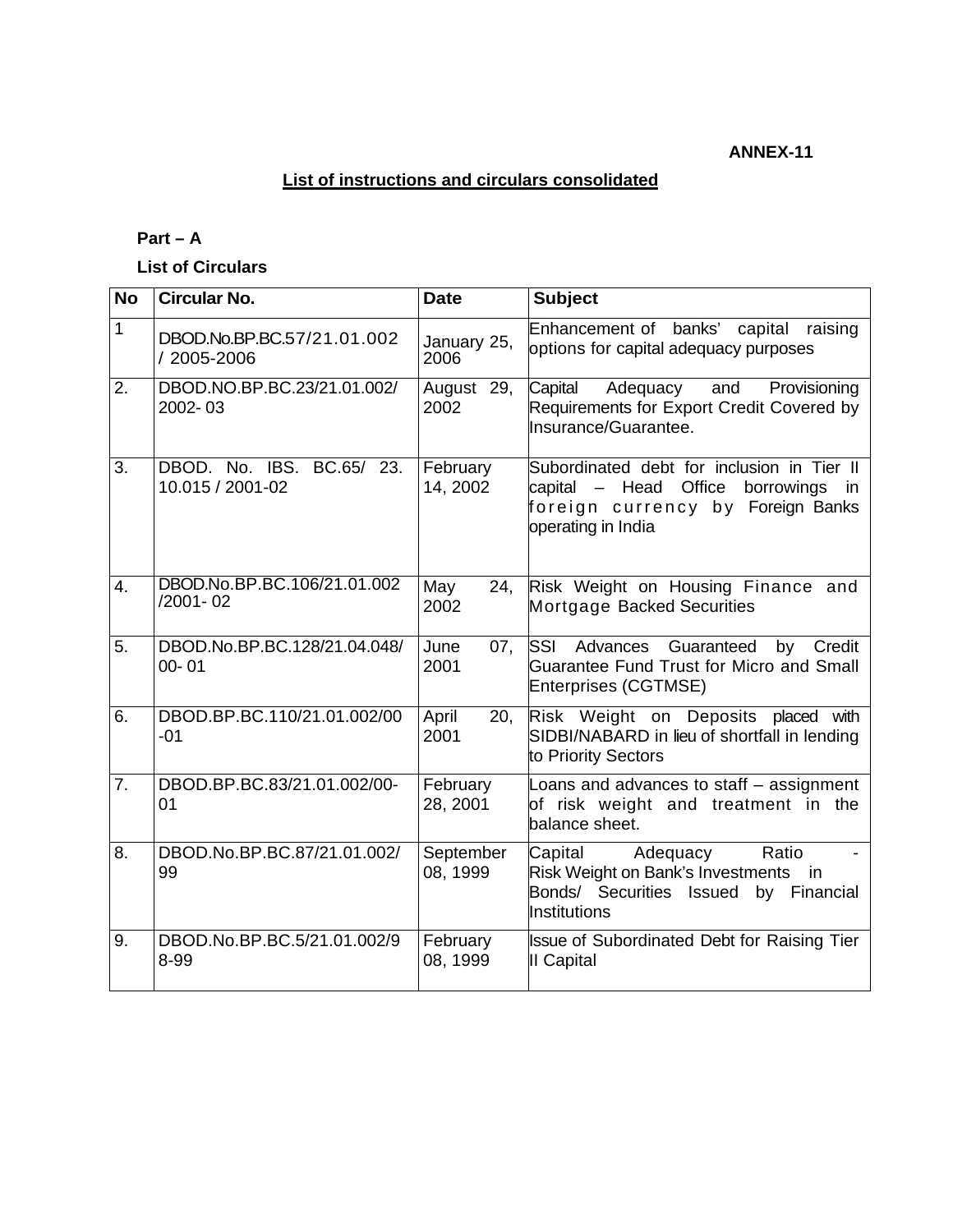| <b>No</b> | <b>Circular No.</b>                      | <b>Date</b>          | <b>Subject</b>                                                                                                                                                   |
|-----------|------------------------------------------|----------------------|------------------------------------------------------------------------------------------------------------------------------------------------------------------|
| 10.       | DBOD.No.BP.BC.1<br>19/21.01.002/98       | December<br>28, 1998 | Monetary & Credit Policy Measures- Capital<br>Adequacy Ratio Risk Weight on Banks'<br>Investments in Bonds/Securities Issued by<br><b>Financial Institutions</b> |
| 11.       | DBOD.No.BP.BC.152/<br>21.01.002/96       | November<br>27, 1996 | Capital Adequacy Measures                                                                                                                                        |
| 12.       | DBOD.No.IBS.BC.64/<br>23.61.001/96       | May 24,<br>1996      | Capital Adequacy Measures                                                                                                                                        |
| 13.       | DBOD.No.BP.BC.13/<br>21.01.002/96        | February<br>08, 1996 | Capital Adequacy Measures                                                                                                                                        |
| 14.       | DBOD.No.BP.BC.99/<br>21.01.002/94        | August 24,<br>1994   | Capital Adequacy Measures                                                                                                                                        |
| 15.       | DBOD.No.BP.BC.9/<br>21.01.002/94         | February<br>08, 1994 | Capital Adequacy Measures                                                                                                                                        |
| 16.       | DBOD.No.IBS.BC.98/<br>23-50-001-92/93    | April 06,<br>1993    | Capital Adequacy Measures - Treatment of<br>Foreign Currency Loans to Indian Parties<br>(DFF)                                                                    |
| 17.       | DBOD.No.BP.BC.117/<br>21.01.002/92       | April 22,<br>1992    | <b>Capital Adequacy Measures</b>                                                                                                                                 |
| 18.       | DBOD.No.BP.BC.23/<br>21.01.002/2006-2007 | July 21,<br>2006     | Enhancement of<br>banks'<br>capital raising options for capital adequacy<br>purposes                                                                             |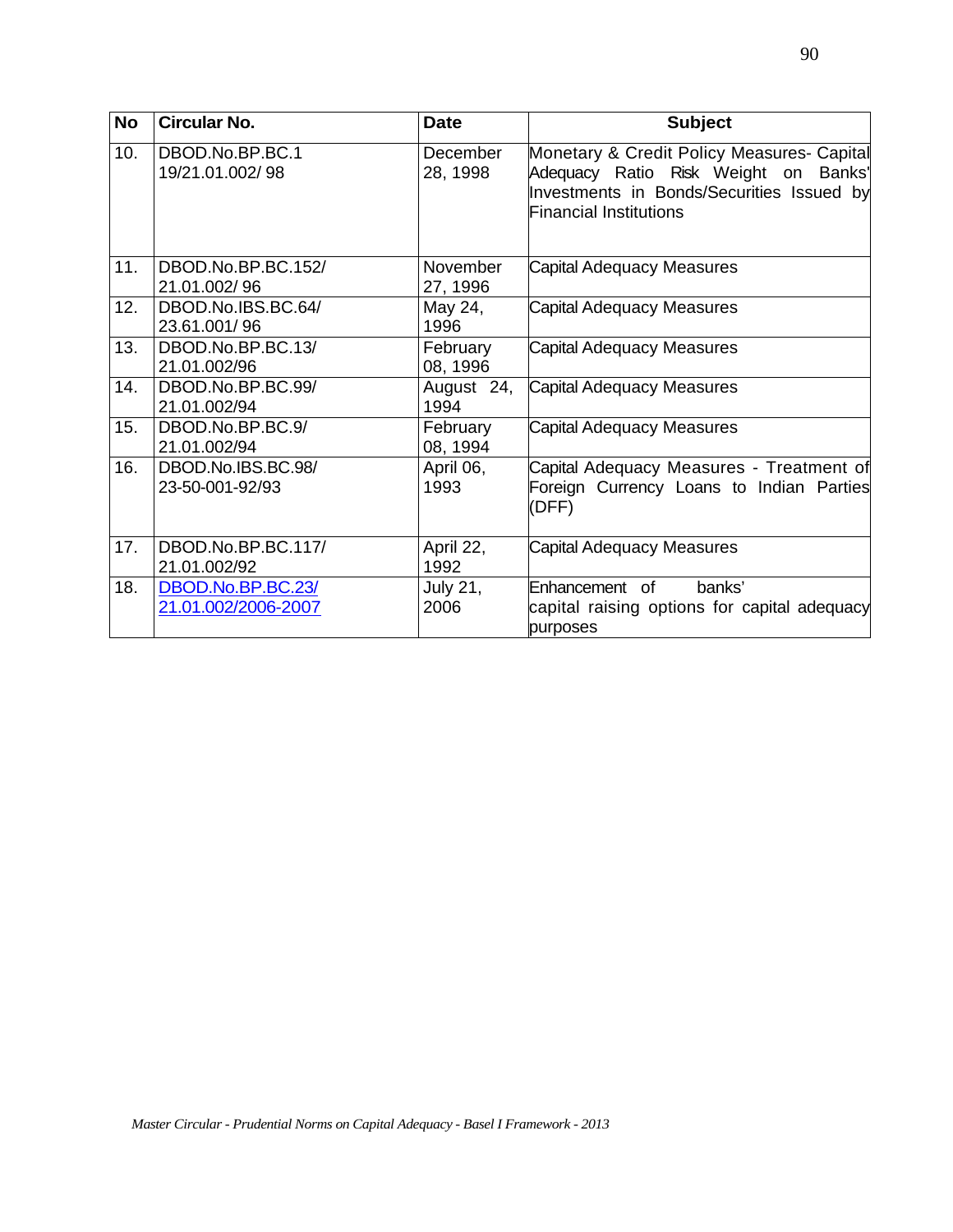### **Part – B**

#### **List of other circulars containing instructions/ guidelines /directives related to Prudential Norms**

| No.                      | <b>Circular No.</b>                                                            | <b>Date</b>          | Subject                                                                                                                                                                                                                                                                                |
|--------------------------|--------------------------------------------------------------------------------|----------------------|----------------------------------------------------------------------------------------------------------------------------------------------------------------------------------------------------------------------------------------------------------------------------------------|
| 1                        | DBOD.BP.BC.105/21.01.002/20<br>02-2003,                                        | May 07, 2003         | Monetary And Credit Policy 2003-04<br><b>Investment Fluctuation Reserve</b>                                                                                                                                                                                                            |
| $\overline{2}$           | DBOD.No.BP.BC.96/21.04.048<br>/2002-03                                         | April 23, 2003       | Guidelines on Sale Of Financial Assets to<br>Securitisation Company (SC)/ Reconstruction<br>Company (RC) (Created<br>Under<br>The<br>Securitisation<br>and<br>Reconstruction<br>οf<br>Financial Assets<br>And Enforcement<br>οf<br>Security Interest Act, 2002) and Related<br>Issues. |
| 3                        | DBOD No. BP.BC.89/21.04.018/ March 29,<br>2002-03                              | 2003                 | <b>Guidelines</b><br>compliance<br>with<br><b>on</b><br>Accounting Standards(AS) by banks                                                                                                                                                                                              |
| $\overline{\mathcal{A}}$ | DBOD.No.BP.BC.72/21.04.01<br>8/2002-03                                         | February 25,<br>2003 | Guidelines for Consolidated Accounting And<br>Other Quantitative<br><b>Methods</b><br>to<br>Facilitate<br>Consolidated Supervision.                                                                                                                                                    |
| 5                        | DBOD.NO.BP.BC.71/21.04.103/<br>2002-03                                         | February 19,<br>2003 | Risk<br>Management<br><b>Banks</b><br>system<br>in<br>Guidelines in Country Risk Managements                                                                                                                                                                                           |
| 6                        | DBOD.No.BP.BC.67/21.04.048/<br>2002-03                                         | February 04,<br>2003 | Guidelines on Infrastructure Financing.                                                                                                                                                                                                                                                |
| $\overline{7}$           | DBOD.Dir.BC.62/13.07.09/<br>2002-03                                            | January<br>2003      | 24, Discounting/Rediscounting of Bills by Banks.                                                                                                                                                                                                                                       |
| 8                        | A.P. (DIR Series) Circular No. 63                                              | 2002                 | December 21, Risk Management and Inter Bank Dealings                                                                                                                                                                                                                                   |
| 9                        | No.EC.CO.FMD.6/02.03.75/2002 November 20, Hedging of Tier I Capital<br>$-2003$ | 2002                 |                                                                                                                                                                                                                                                                                        |
| 10                       | DBOD.No.BP.BC.57/21.04.048/<br>2001-02                                         | January 10,<br>2002  | Valuation of investments by banks                                                                                                                                                                                                                                                      |
| 11                       | DBOD.No.BC.34/12.01.001/<br>2001-02                                            | October 22,<br>2001  | Section<br>The<br>42(1)<br>Of<br>Reserve<br>Bank Of India Act, 1934 -Maintenance of<br>Cash Reserve Ratio (CRR).                                                                                                                                                                       |
| 12                       | DBOD.BP.BC.<br>73/21.04.018/2000-01                                            | January 30,<br>2001  | Scheme<br>Retirement<br>(VRS)<br>Voluntary<br>Expenditure - Accounting and Prudential<br><b>Regulatory Treatment.</b>                                                                                                                                                                  |
| 13                       | DBOD.No.BP.BC.31/21.04.048/<br>2000                                            | October 10,<br>2000  | &<br>Credit Policy<br>Monetary<br>Measures - Mid term review for the year<br>2000-01                                                                                                                                                                                                   |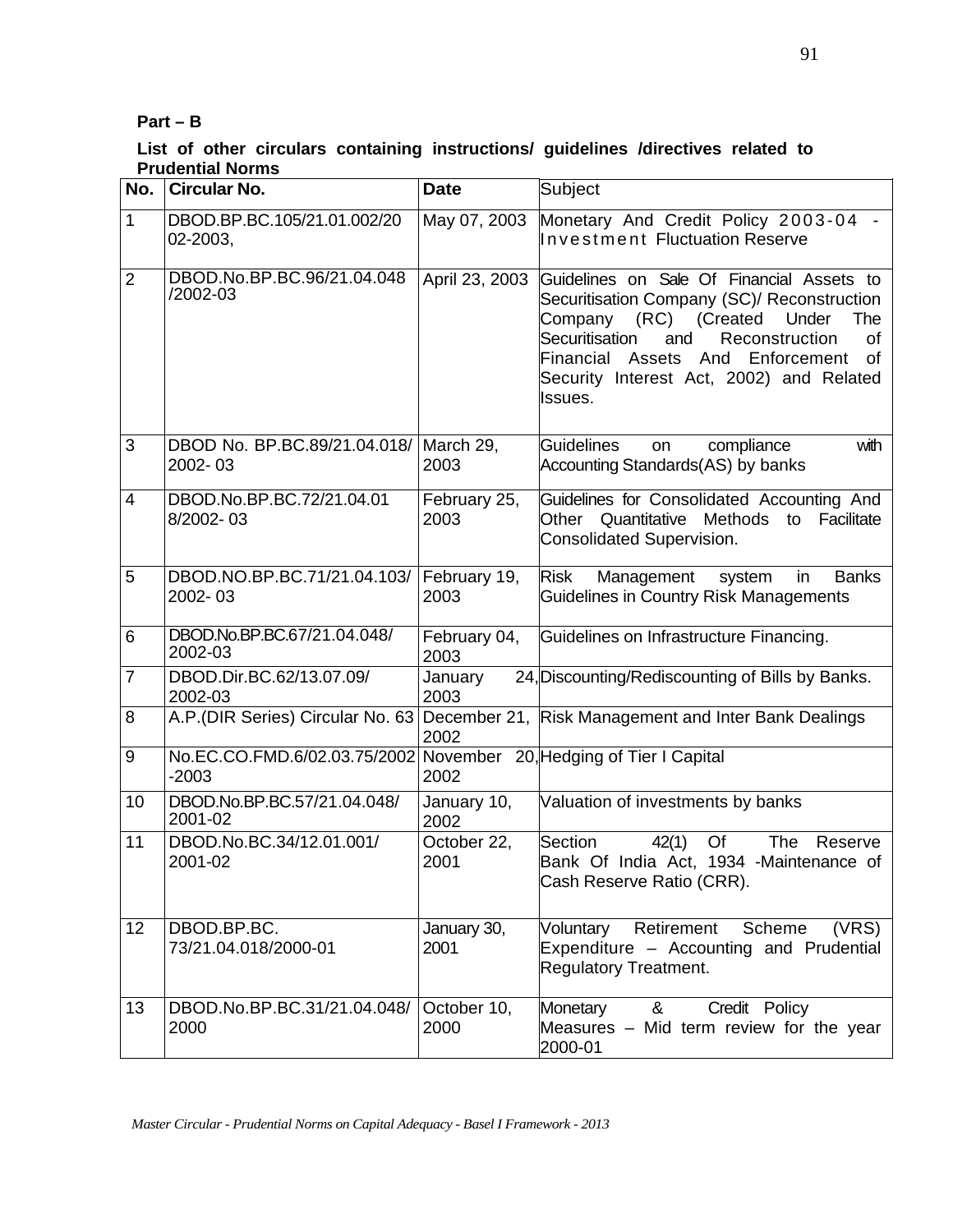| No. | Circular No.                                      | <b>Date</b>          | <b>Subject</b>                                                                                                                     |
|-----|---------------------------------------------------|----------------------|------------------------------------------------------------------------------------------------------------------------------------|
| 14  | DBOD.No.BP.BC.169/21.01.002/ May 03, 2000<br>2000 |                      | $\overline{\mathcal{8}}$ Credit<br>Policy<br>Monetary<br><b>Measures</b>                                                           |
| 15  | DBOD.No.BP.BC.<br>144/21.04.048/2000              | February 29,<br>2000 | Income Recognition, Asset Classification and<br>Provisioning and Other Related Matters and<br>Adequacy Standards - Takeout Finance |
| 16  | DBOD.No.BP.BC.121/21.04.124 November<br>/99       | 1999                 | 03, Monetary<br>&<br>Credit<br>Policy<br><b>Measures</b>                                                                           |
| 17  | DBOD.No.BP.BC.<br>101/21.04.048/99                | October 18,<br>1999  | Income Recognition, Asset Classification and<br>Provisioning - Valuation of Investments by<br><b>Banks in Subsidiaries.</b>        |
| 18  | DBOD.No.BP.BC.82/<br>21.01.002/99                 | August 18,<br>1999   | & Credit<br>Policy<br>Monetary<br><b>Measures</b>                                                                                  |
| 19  | FSC.BC.70/24.01.001/99                            | July 17, 1999        | Equipment Leasing Activity - Accounting /<br><b>Provisioning Norms</b>                                                             |
| 20  | MPD.BC.187/07.01.279/1999-<br>2000                | July 07, 1999        | Forward Rate Agreements / Interest Rate<br>Swaps                                                                                   |
| 21  | DBOD.No.BP.BC.24/<br>21.04.048/99                 | March 30,<br>1999    | <b>Norms</b><br>Prudential<br>Capital<br>Adequacy-<br>Income Recognition, Asset Classification and<br>Provisioning                 |
| 22  | DBOD.No.BP.BC.35/<br>21.01.002/99                 | April 24, 1999       | Monetary & Credit Policy Measures                                                                                                  |
| 23  | DBOD.No.BP.BC.103/21.01.002/ October 31,<br>99    | 1998                 | Monetary & Credit Policy Measures                                                                                                  |
| 24  | DBOD.No.BP.BC.32/21.04.018/ April 29, 1998<br>98  |                      | Monetary and Credit Policy Measures                                                                                                |
| 25  | DBOD.No.BP.BC.9/21.04.018/<br>98                  | January 27,<br>1998  | <b>Balance Sheet of Bank -Disclosures</b>                                                                                          |
| 26  | DBOD.No.BP.BC.9/21.04.048/<br>97                  | January 29,<br>1997  | Prudential Norms - Capital Adequacy, Income<br>Asset Classification<br>Recognition,<br>and<br>Provisioning                         |
| 27  | DBOD.BP.BC.No.3/21.01.002/<br>2004-05             | July 06, 2004        | Prudential norms on Capital Adequacy -<br>Cross holding of capital among<br>banks/<br>financial institutions                       |
| 28  | DBOD.No.BP.BC.103/21.04.15<br>1/2003-04           | June 24, 2004        | <b>Guidelines</b><br>Capital<br>on<br>Charge for Market risks                                                                      |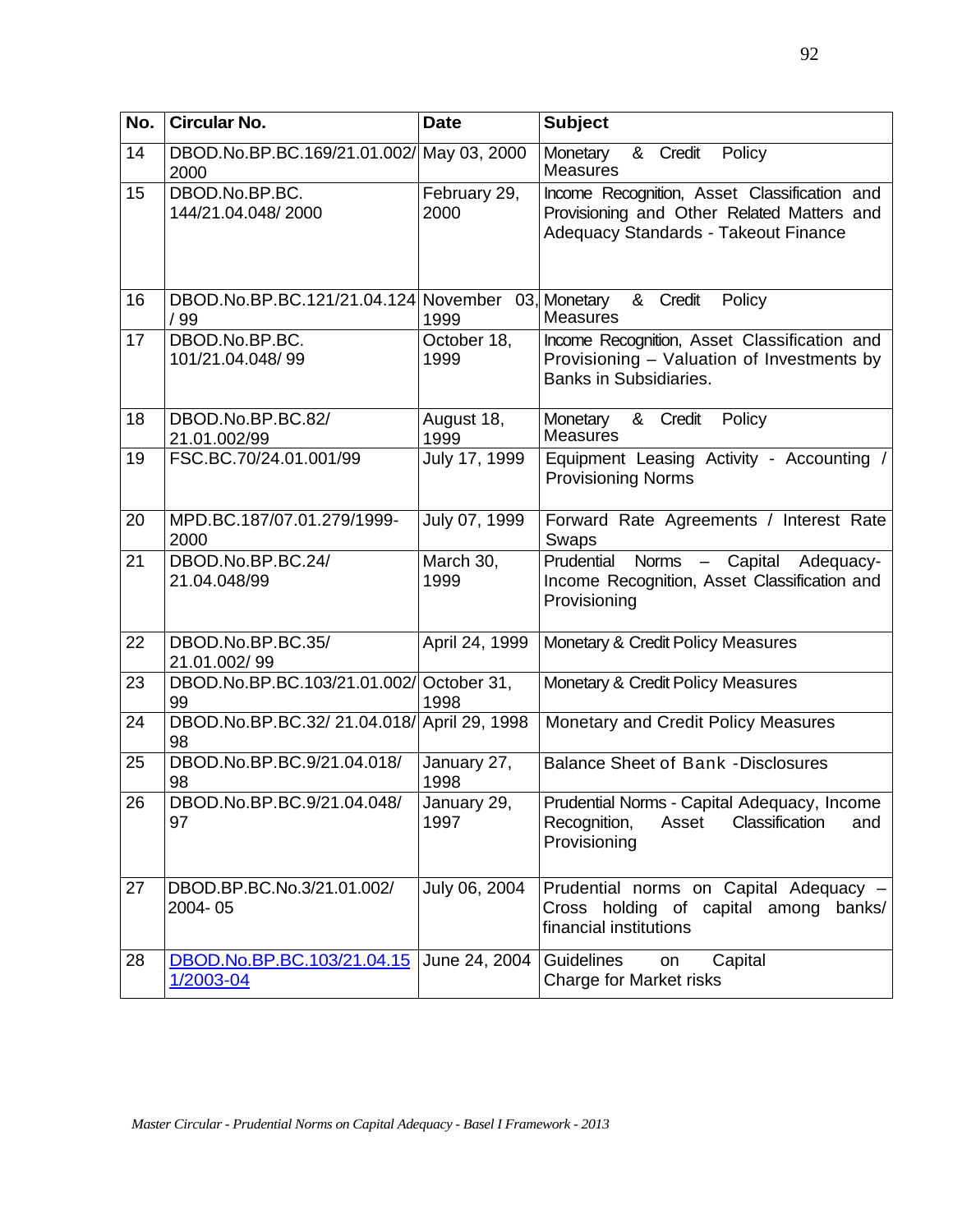| No. | <b>Circular No.</b>                                         | <b>Date</b>            | <b>Subject</b>                                                                                                                        |
|-----|-------------------------------------------------------------|------------------------|---------------------------------------------------------------------------------------------------------------------------------------|
| 29  | DBOD.No.BP.BC.92/21.04.048/<br>2003-04                      | Uune 16, 2004 Annual   | Policy<br><b>Statement</b><br>for<br>2004-05<br>Guidelines<br>the<br>year<br>on<br>infrastructure financing                           |
| 30  | DBOD.No.BP.BC.91/21.01.002/ Uune 15, 2004 Annual<br>2003-04 |                        | Policy<br>for<br><b>Statement</b><br>the year 2004-05 - Risk Weight for Exposure to<br>Public Financial Institutions (PFIs)           |
| 31  | F.No.11/7/2003-BOA                                          | May 06, 2004           | Permission to nationalized<br>banks to<br>issue<br>subordinated debt for augmenting Tier II<br>capital                                |
| 32  | DBS.FID.No.C15/01.02.00/<br>2003-04                         | June 15, 2004          | <b>Risk Weight for Exposures to PFIs</b>                                                                                              |
| 33  | DBOD.BP.BC.29/21.01.048/<br>2004-05                         | August 13,<br>2004     | Prudential<br>Norms-State<br>Govt. guaranteed exposures                                                                               |
| 34  | DBOD.BP.BC.61/21.01.002/<br>2004-05                         | December 23,<br>2004   | Mid-Term<br>Review of the<br>Annual<br>Policy<br>Statement for the year 2004-05 - Risk<br>weight on housing loans and consumer credit |
| 35  | DBOD.No.BP.BC.85/21.04.141/ April 30, 2005<br>2004-05       |                        | Capital Adequacy-IFR                                                                                                                  |
| 36  | DBOD.No.BP.BC.16/21.04.048/ July 13, 2005<br>2005-06        |                        | Guidelines on purchase of Non-Performing<br><b>Assets</b>                                                                             |
| 37  | DBOD.No.BP.BC.21/21.01.002/ July 26, 2005<br>2005-06        |                        | <b>Risk Weight on Capital Market Exposure</b>                                                                                         |
| 38  | DBOD.No.BP.BC.38/21.04.141/<br>2005-06                      | October 10,<br>2005    | Capital Adequacy-IFR                                                                                                                  |
| 39  | DBOD.No.BP.BC.60/21.04.048/2<br>005-06                      | February<br>1.<br>2006 | Guidelines on Securitisation of Standard Assets                                                                                       |
| 40  | DBOD.No.BP.BC.73/21.04.048/<br>2005-06                      | March 24,<br>2006      | Bills Discounted under LC-Risk Weight and<br><b>Exposure Norms</b>                                                                    |
| 41  | DBOD.No.BP.BC.84/21.01.002/<br>2005-06                      | May 25,<br>2006        | APS for 2006-07-Risk Weight on Exposures<br>to Commercial Real estate and Venture<br>Capital Funds                                    |
| 42  | DBOD.BP.BC.87/21.01.002/<br>2005-06                         | June 8,<br>2006        | Innovative Tier I/Tier II Bonds - Hedging by<br>banks through Derivative Structures                                                   |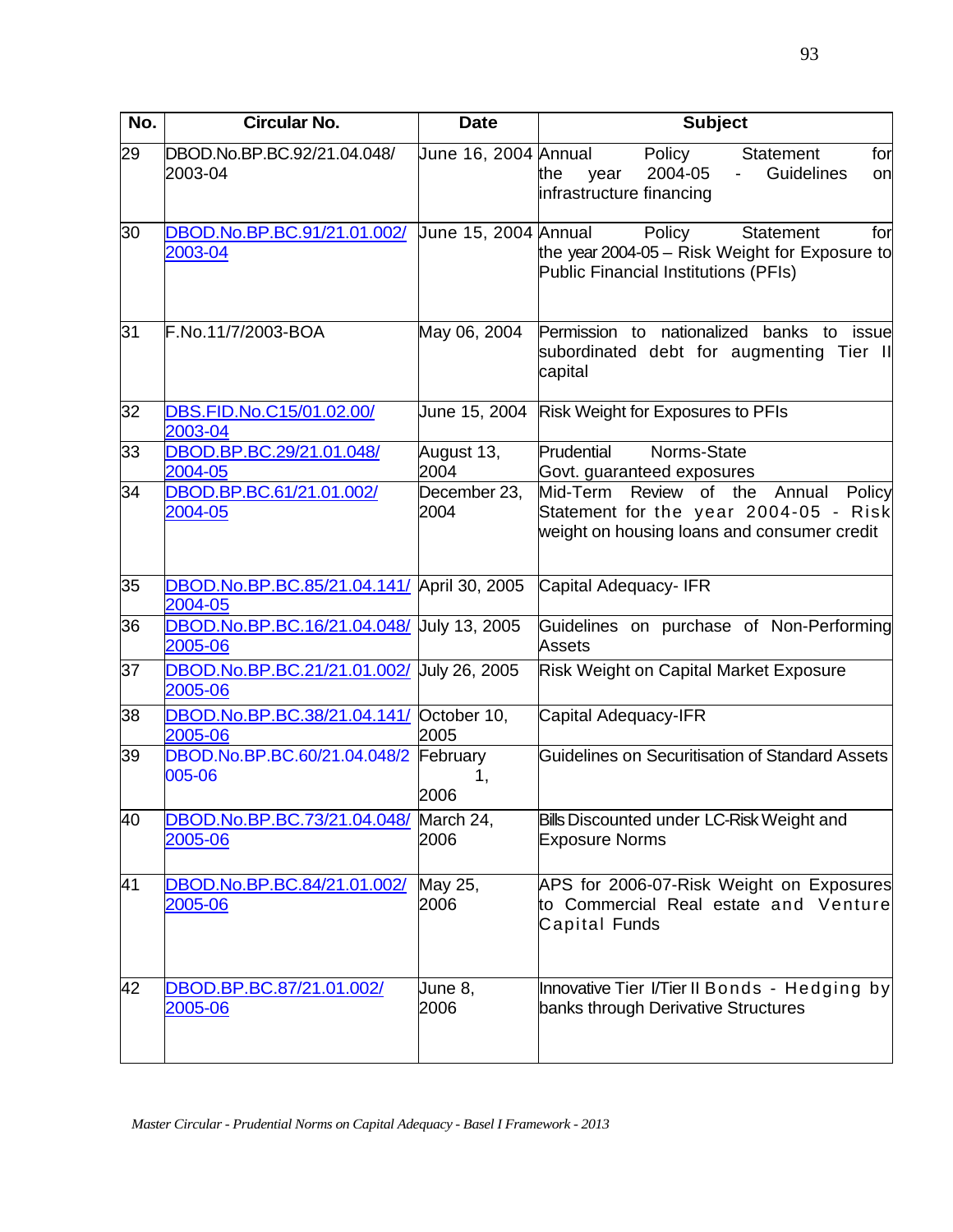| No. | <b>Circular No.</b>                             | <b>Date</b>             | <b>Subject</b>                                                                                                                                                                                   |
|-----|-------------------------------------------------|-------------------------|--------------------------------------------------------------------------------------------------------------------------------------------------------------------------------------------------|
| 43  | DBOD.NO.BP. BC. 89 /<br>21.04.048/2005-06       | <b>June 22,</b><br>2006 | Prudential norms on creation and utilisation of<br>floating provisions                                                                                                                           |
| 44  | <b>DBOD.NO.BP. BC. 53/</b><br>21.04.048/2006-07 | January 31,<br>2007     | Third Quarter Review of the Annual Policy<br>Statement on Monetary Policy for the year<br>2006-07-Provisioning<br>Requirement<br>for<br>Standard Assets and Risk Weights for Capital<br>Adequacy |
| 45  | IDMD.NO. /11.01.01(B)/2006-<br>07               | January 31,<br>2007     | Secondary Market Transactions<br>Govt.<br>in<br>Securities - Short-selling                                                                                                                       |
| 46  | DBOD.NO.BP. BC. 92/<br>21.01.002/2006-07        | May 3, 2007             | Policy<br><b>Statement</b><br>Annual<br>for<br>the year 2006-07: Risk Weight on residential<br>housing loans                                                                                     |
| 47  | DBOD.No.BP.BC.42/21.01.002/<br>2007-2008        | October 29,<br>2007     | Guidelines for Issuing Preference Shares as<br>part of Regulatory Capital                                                                                                                        |
| 48  | DBOD.BP.BC.No.59/21.06.001/<br>2007-08          | January 17,<br>2008     | Prudential Norms for Capital Adequacy - Risk<br><b>Weight for Educational Loans</b>                                                                                                              |
| 49  | DBOD.No.BP.BC.83/21.06.001/<br>2007-08          | May 14,<br>2008         | Claims Secured by Residential Property<br>Change in limits for risk weights                                                                                                                      |
| 50  | DBOD.No.BP.BC.88/21.06.001/<br>2007-08          | May 30,<br>2008         | Capital Adequacy Norms - Treatment of<br>Banks'<br>Investments<br><b>Subsidiaries</b><br>in<br>of<br>Associates<br>and<br>the<br>Subsidiaries'/Associates' Investments in Parent<br><b>Banks</b> |
| 51  | DBOD.No.BP.BC.26/21.04.048/<br>2008-09          | <b>July 30,</b><br>2008 | Waiver<br>Debt<br>Agricultural<br>and<br>Relief<br>debt<br>2008-<br>Scheme,<br>Prudential Norms on Income Recognition,<br>Asset Classification, Provisioning and<br>capital Adequacy.            |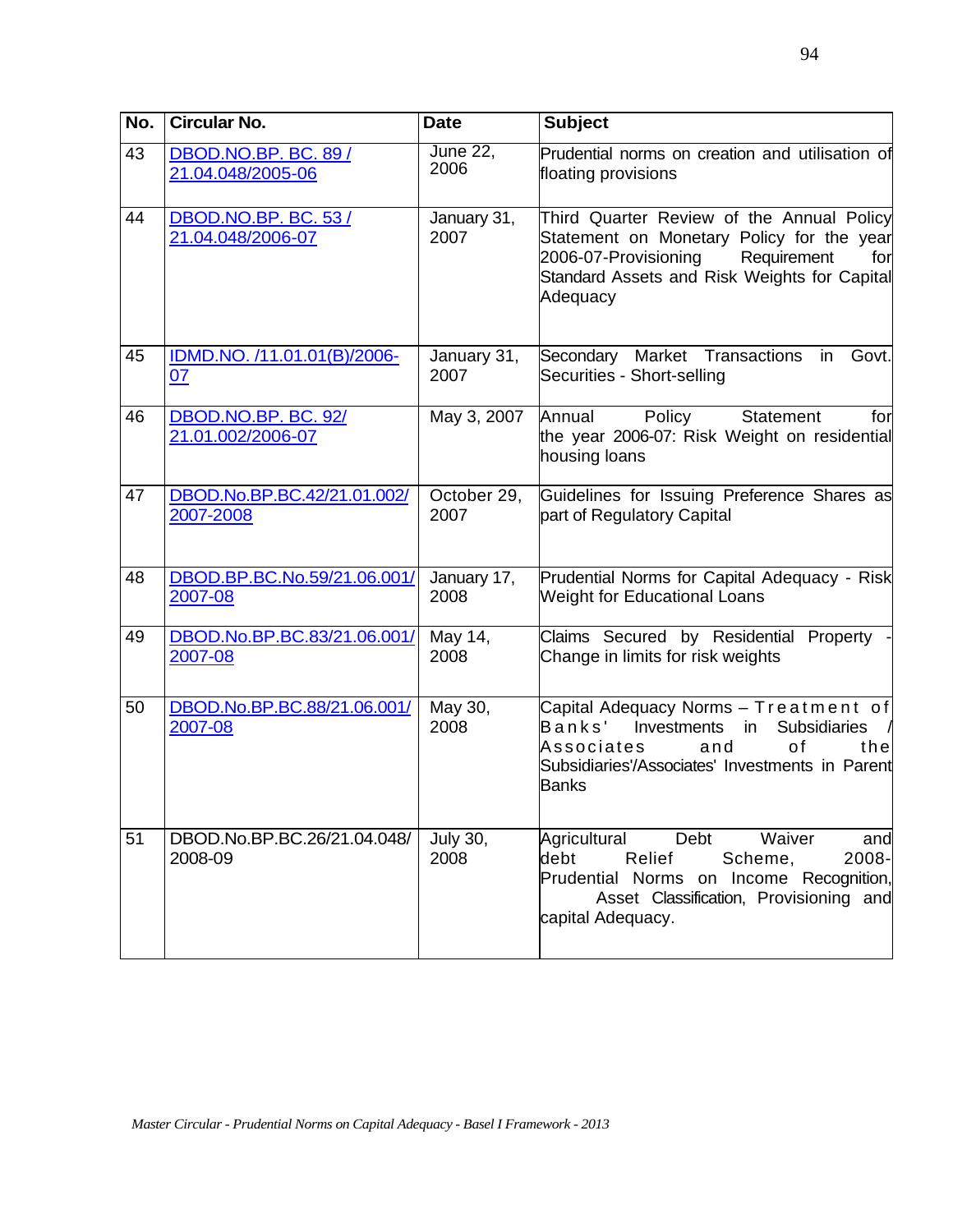| No. | <b>Circular No.</b>                       | <b>Date</b>          | <b>Subject</b>                                                                                                                                                      |
|-----|-------------------------------------------|----------------------|---------------------------------------------------------------------------------------------------------------------------------------------------------------------|
| 52  | DBOD.No.BP.BC.31/21.04.157/<br>2008-09    | August<br>2008       | 8, Prudential Norms for Off- balance Sheet<br><b>Exposures of Banks</b>                                                                                             |
| 53  | DBOD.No.BP.BC.76/21.04.0132<br>/2008-09   | November<br>2008     | 3, Prudential Guidelines<br>on Restructuring<br>of<br><b>Advances by Banks</b>                                                                                      |
| 54  | DBOD.BP.BC.83/21.01.002/<br>2008-09       | November<br>15, 2008 | Review of Prudential Norms- Provisioning for<br>Standard Assets and<br>Risk Weights for<br>Exposures to Corporates, Commercial real<br><b>Estate and NBFC-ND-SI</b> |
| 55  | DBOD.No.BP.BC.118/21.04.048/<br>2008-09   | March 25,<br>2009    | Prudential treatment of different types of<br>Provisions in respect of loan portfolios                                                                              |
| 56  | DBOD.No.BP.BC.120/21.01.002<br>/2008-2009 | April 2, 2009        | Guidelines for Issuing Preference Shares as<br>part of Regulatory Capital                                                                                           |
| 57  | <b>Mail Box Clarification</b>             | May 12,<br>2009      | Claims on Banks- Exposures of the Indian<br>Branches of Foreign Bank Guaranteed/<br>Counter- guaranteed<br>by Head<br>Offices/<br><b>Overseas Branches</b>          |
| 58  | DBOD.BP.BC.No.134/21.06.001<br>/2008-09   | May 26,<br>2009      | Capital Adequacy Norms<br>for<br>Banks'<br><b>Exposures to Central Counterparties (CCPs)</b>                                                                        |
| 59  | DBOD.BP.BC.No.38/21.01.002/<br>2008-09    | September<br>7,2009  | Issue of Subordinated Debt for raising Tier II<br>Capital                                                                                                           |
| 60  | DBOD.BP.BC.No.69/21.01.002/<br>2009-10    | January 13,<br>2010  | Retail<br>Subordinated<br><b>of</b><br>issue<br>Debt for raising Tier II Capital                                                                                    |
| 61  | <b>Mail Box Clarification</b>             | January 18,<br>2010  | Capital Adequacy Framework For Security<br>Receipts                                                                                                                 |
| 62  | <b>Mail Box Clarification</b>             | January 25,<br>2010  | Guaranteeing returns of investors of capital<br>instruments of Banks                                                                                                |
| 63  | <b>Mail Box Clarification</b>             | January 28,<br>2010  | Inclusion of<br>Quarterly Un-Audited Profits for<br>computation<br>of<br>Capital<br>Adequacy                                                                        |
| 64  | DBOD.BP.BC.No.87/21.06.00<br>1/2009-10    | January 7,<br>2010   | Prudential guidelines on NCAF- Parallel run &<br><b>Prudential Floor</b>                                                                                            |
| 65  | DBOD.No.BP.BC.69/08.12.00<br>1/2010-11    | 2010                 | December 23, Housing Loans by Commercial Banks- LTV<br>Ratio, risk weight & provisioning                                                                            |
| 66  | DBOD.BP.BC.No.71/21.06.00<br>1/2010-11    | December<br>31,2010  | Prudential guidelines on NCAF- Parallel run &<br><b>Prudential Floor</b>                                                                                            |
| 67  | DBOD.BP.BC.No.75/21.06.00<br>1/2010-11    | January 20,<br>2011  | Regulatory Capital Instruments - Step up<br>Option                                                                                                                  |
| 68  | DBOD.BP.BC.No.80/21.04.01<br>8/2010-11    | February 9,<br>2011  | Reopening of Pension Option to Employees<br>of Public Sector Banks and Enhancement in<br>Gratuity<br>Limits-Prudential<br>Regulatory<br>Treatment                   |